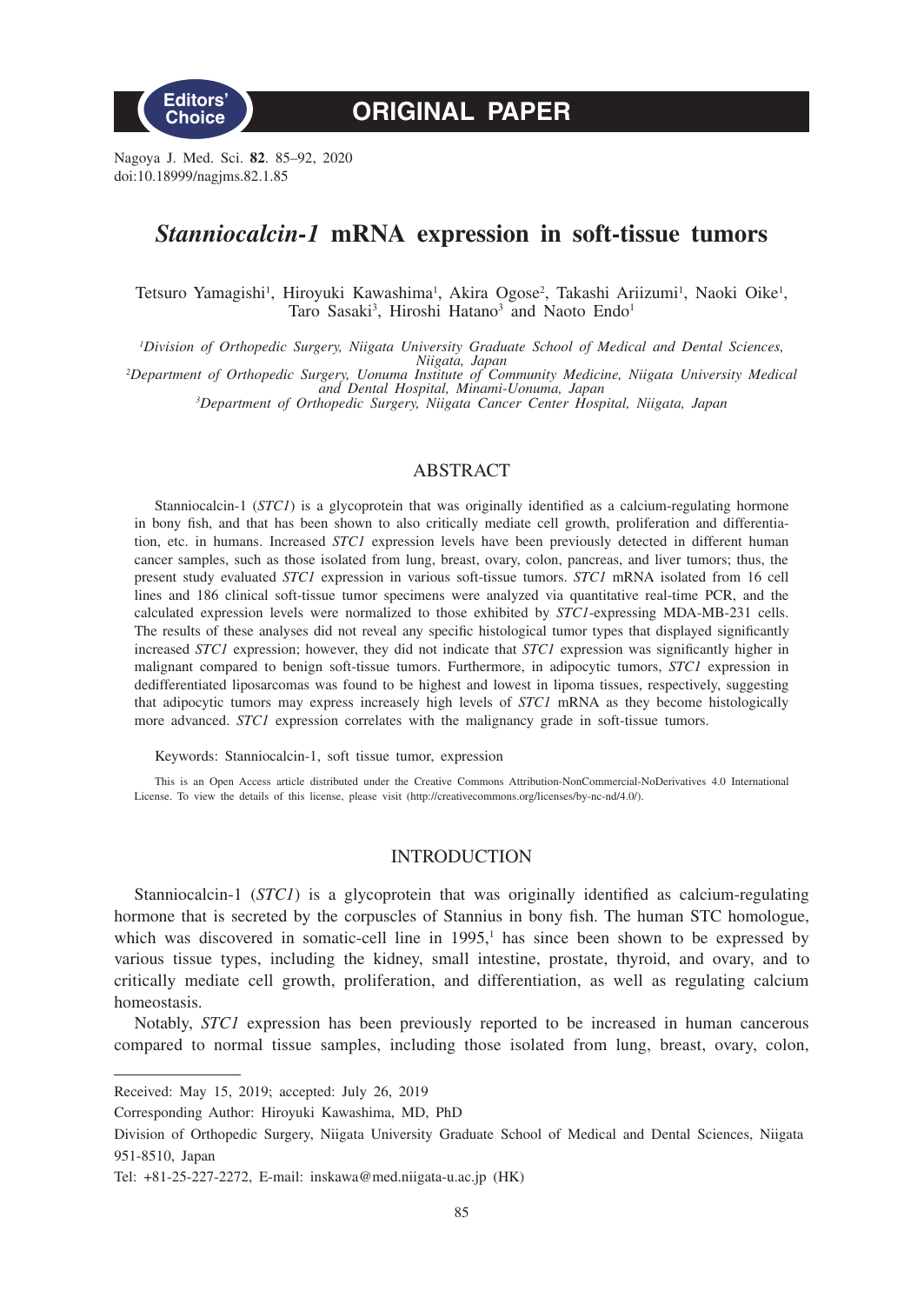pancreas, and liver tumors.<sup>2</sup> Furthermore, *STC1* upregulation has been shown to be associated with disease relapse,<sup>3</sup> lymphatic metastasis, increased tumor size, and advanced clinical stages in patients with breast cancer.<sup>4</sup> Thus, the present study investigated whether *STC1* expression could be used as a tumor marker in soft-tissue tumors.

# MATERIALS AND METHODS

# *Cell Culture*

Sixteen soft-tissue tumor cell lines, comprising HSSY2, SYO-1, NDDLS1, 402-92, SKNMC, NMS-2, HT1080, ST257, NEPS, U2OS, NOS-1, MG63, OST, HOS, SaOS2, NOS-10 were maintained at  $37^{\circ}$ C, in a incubator with  $5\%$  CO<sub>2</sub>. (Table 1)

## *Specimens*

Clinical specimens were obtained from 186 patients with soft-tissue tumors that were treated at our institutes between 2010 and 2014, via core-needle biopsy, incisional biopsy, or surgical resection. They were then independently histologically assessed by two experienced pathologists according to World Health Organization classification<sup>5</sup> and determined to comprise 20 (seven benign, one intermediate, and 12 malignant) histoligical tumor types (Table 1). All subjects provided written informed consent for their participation in the present study, which was approved by the Ethics Committee of the Niigata University School of Medicine.

#### *Quantitative real-time PCR*

Total RNA was extracted from each frozen clinical sample using an ISOGEN reagent (Nippon Gene, Tokyo, Japan), and assessed spectrophotometrically (i.e. via the 260/280 nm UV absorbamce ratio) to confirm its yield and purity. The extracted RNA was the reverse transcribed to cDNA using a PrimeScript RT Reagent Kit (TaKaRa Bio, Shiga, Japan), according to the manufacturer's instructions. Quantitative real-time PCR was performed using SYBR Premix EX Taq II (Tli RNaseH Plus; TaKaRa, Shiga, Japan), and primers targeted to human *STC1* (forward, 5'-ACGCTGCCTGCCAAAGTAAGTC-3'; reverse, 5'-CCATCTTGTAAACATCATGGCAGAA-3'), and GAPDH ( forward, 5'-GCACCGTCAAGGCTGAGAAC-3'; reverse, 5'-TGGTGAAGACGC-CAGTGGA-3'). The generated results were analyzed using the Thermal Cycler Dice Real Time System TP800 (TaKaRa, Shiga, Japan). Median relative *STC1* mRNA expression levels in the analyzed clinical specimens were nomalized to those exhibited by breast cancer cell line MDA-MB-231, and similarly, *STC1* copynumbers were calculated using a standard curve constructed using the same cell line. We selected MDA-MB-231 cells as calibrator, because high levels of *STC1* expression were reported in the MDA-MB-231.6

## *Statistical Analysis*

All statistical analyses were conducted using the Statistical Package for the Social Sciences (SPSS Inc. Chicago, Illi-nois, USA) version 21.0. The generated data were shown to be not normally distributed via a Shapiro-Wilk test; thus, they were further analyzed a post-hoc multiple comparison. A Mann-Whitney test was used to compare *STC1* expression in adipocytic tumors. A P value < 0.05 was considered to indicate statistical significance.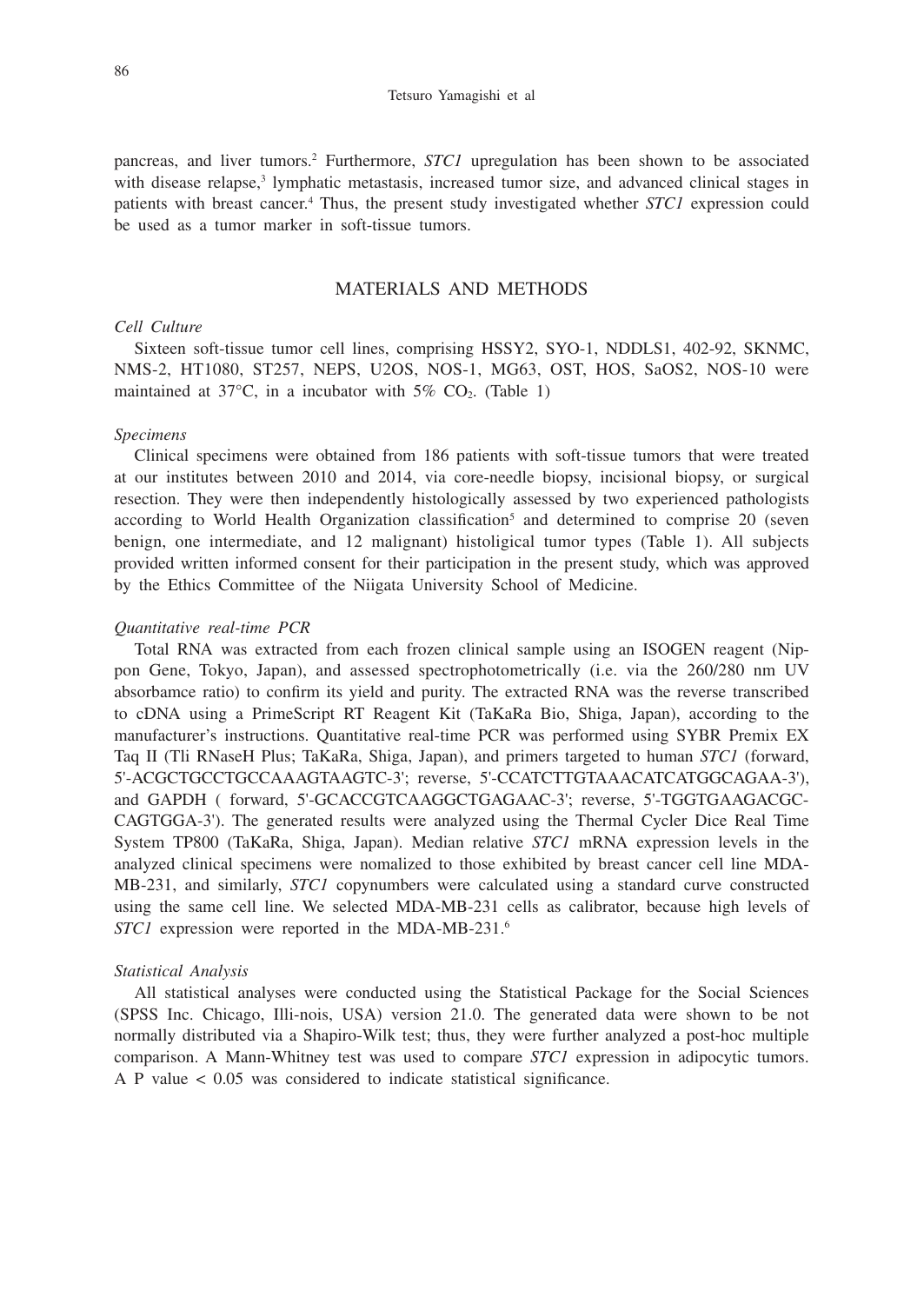| <b>Table 1</b> Integral Brandcatch-T (BTCT) expression fever exhibited by each<br>of the analyzed histological tumor types |                                            |                                    |
|----------------------------------------------------------------------------------------------------------------------------|--------------------------------------------|------------------------------------|
| <b>Histological tumor types</b>                                                                                            | Analyzed clinical<br>specimens $(n = 186)$ | Median relative STC1<br>expression |
| Lipoma                                                                                                                     | 75                                         | 0.37                               |
| Schwannoma                                                                                                                 | 10                                         | 0.82                               |
| <b>ALT/WDL</b>                                                                                                             | 30                                         | 0.81                               |
| <b>UPS</b>                                                                                                                 | 23                                         | 0.97                               |
| Hemangioma                                                                                                                 | 7                                          | 3.75                               |
| Nodular fasciitis                                                                                                          | 2                                          | 1.02                               |
| Myxoid liposarcoma                                                                                                         | 7                                          | 1.42                               |
| <b>PVNS</b>                                                                                                                | 1                                          | 0.42                               |
| <b>GCTTS</b>                                                                                                               | 1                                          | 1.86                               |
| Desmoid                                                                                                                    | 1                                          | 1.44                               |
| Ewing' sarcoma                                                                                                             | 3                                          | 0.71                               |
| <b>DFSP</b>                                                                                                                | 6                                          | 0.89                               |
| Epithelioid sarcoma                                                                                                        | 2                                          | 0.13                               |

**Table 1** Median *Staniocalcin-1 (STC1)* expression level exhibited by each

ALT/WDL: atypical lipomatous tumor/well-differentiated liposarcoma, UPS: undifferentiated pleomorphic sarcoma, PVNS: pigmented villonodular synovitis, GCTTS: giant cell tumor of tendon sheath, DFSP: dermatofibrosarcoma protuberans.

Synovial sarcoma and the synovial sarcoma and the synovial sarcoma and the synovial same of  $\sim 0.19$ Leiomyosarcoma 2 1.66 Angiosarcoma 2 0.13 Myxofibrosarcoma 1 7.88 Extraskeltal myxoidchondrosarcoma 3 3.13 Rhabdomyosarcoma 1 0.48 Dedifferentiated liposarcoma 4 1.83 Postradiation sarcoma 1 2.34

#### RESULTS

#### *STC1 Expression Level*

The *STC1* expression levels exhibited by the analyzed HT1080, NMS2, 402–92, and ST257 cell lines were 5.32, 1.21, 0.75, and 0.16 (Fig.1), while those exhibited by all other analyzed cell lines were < 0.05. Among the analyzed benign tumor types, the relative median *STC1* expression levels were limited to approximately  $\leq 0.05$ , except for two hemangioma cases that exhibited *STC1* expression levels of 24.32 and 24.50, respectively (Fig. 2, Table 1).

In contrast, the median *STC1* expression levels exihibited by the various analyzed malignant types were 7.87, 3.13, 2.33, 1.83, 1.65, and 1.41 for myxofibrosarcoma, extraskeletal chondrosarcoma, postradiation sarcoma, dedifferentiated liposarcoma, leiomyosarcoma, and myxoid liposarcoma RNA extracted from each tumor tissue, respectively (Fig.3, Table1). Thus, overall the median *STC1* expression levels exhibited by the malignant tumors were higher than those displayed by the benign tumors (0.93 and 0.55, respectively; p<0.05, Mann-Whitney test) (Fig. 4). Atypical lipomatous tumor / well differentiated liposarcoma (ALT/WDL) is classified in intermediate type, so we did not include ALT/WDL cases in Fig. 4.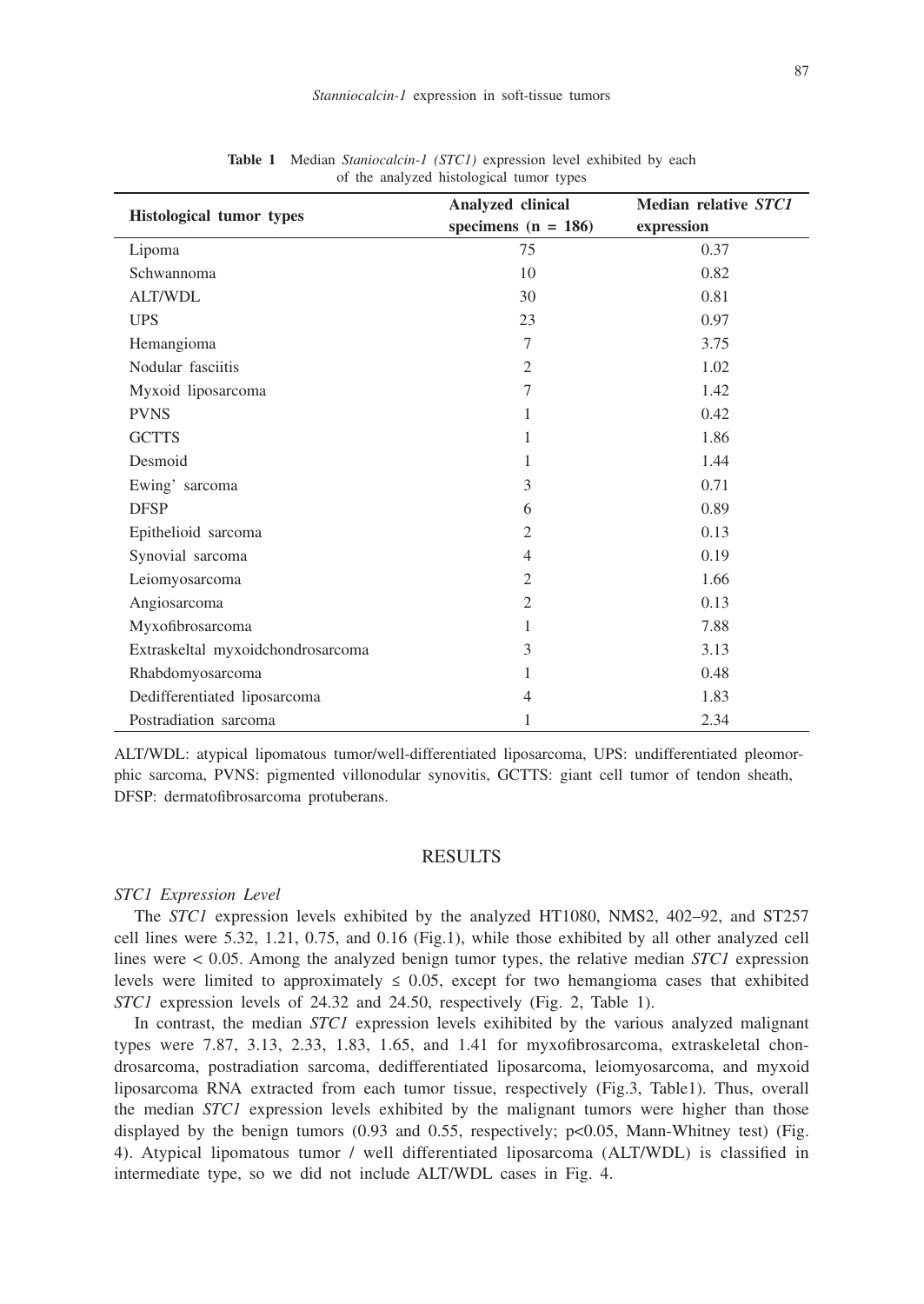

**Fig. 1** *STC1* expression in cell lines analyzed by real-time polymerase chain reaction The expression was were nomalized to those exhibited by *STC1*-expressing MDA-MB231 cells.



**Fig. 2** *STC1* expression in benign tumors analyzed by real-time polymerase chain reaction The expression was were nomalized to those exhibited by *STC1*-expressing MDA-MB231 cells.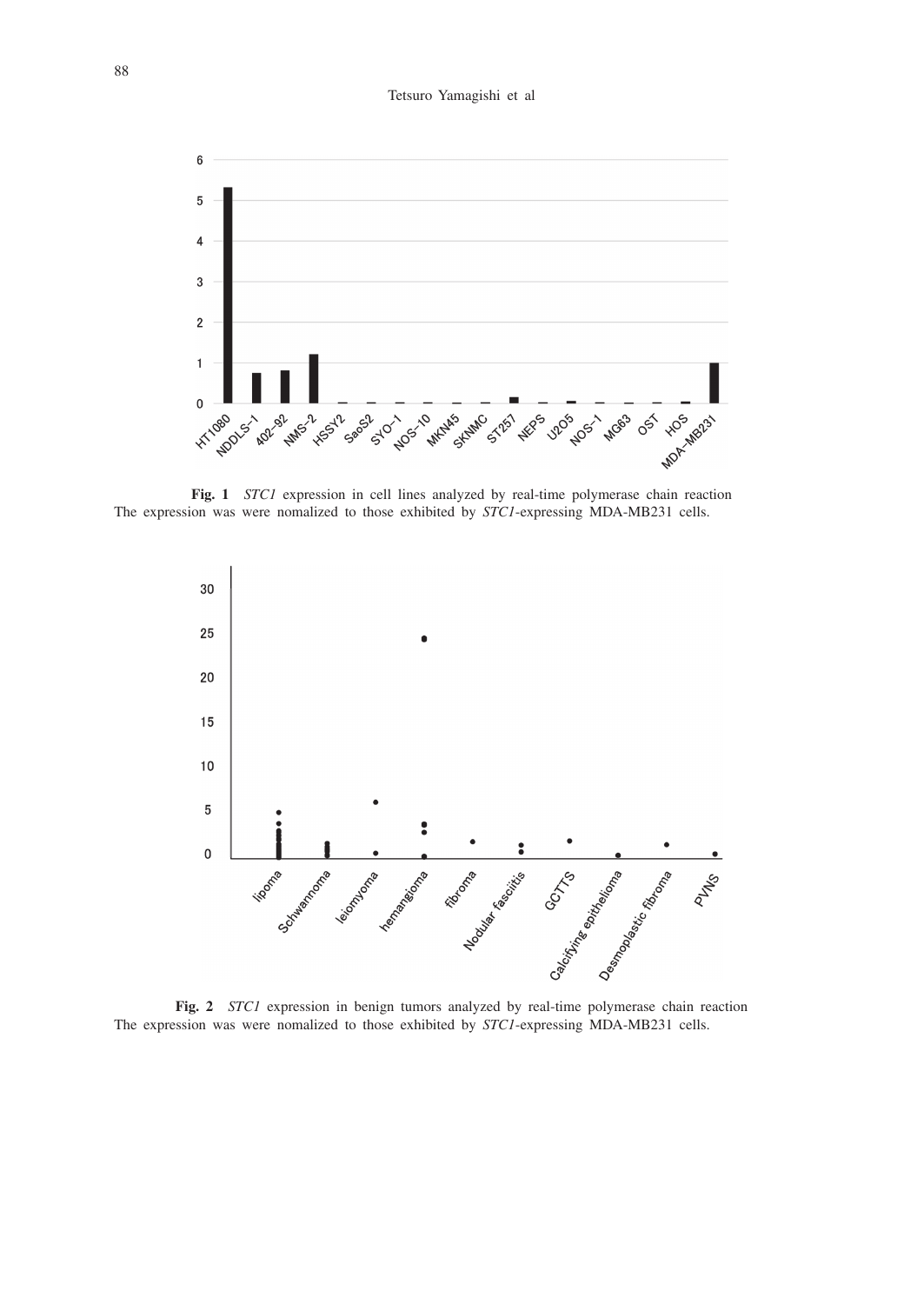

**Fig. 3** *STC1* expression in malignant tumors analyzed by real-time polymerase chain reaction The expression was were nomalized to those exhibited by *STC1*-expressing MDA-MB231 cells.



**Fig. 4** *STC1* expression between benign and malignant tumor The values were significantly increased in malignant tumor.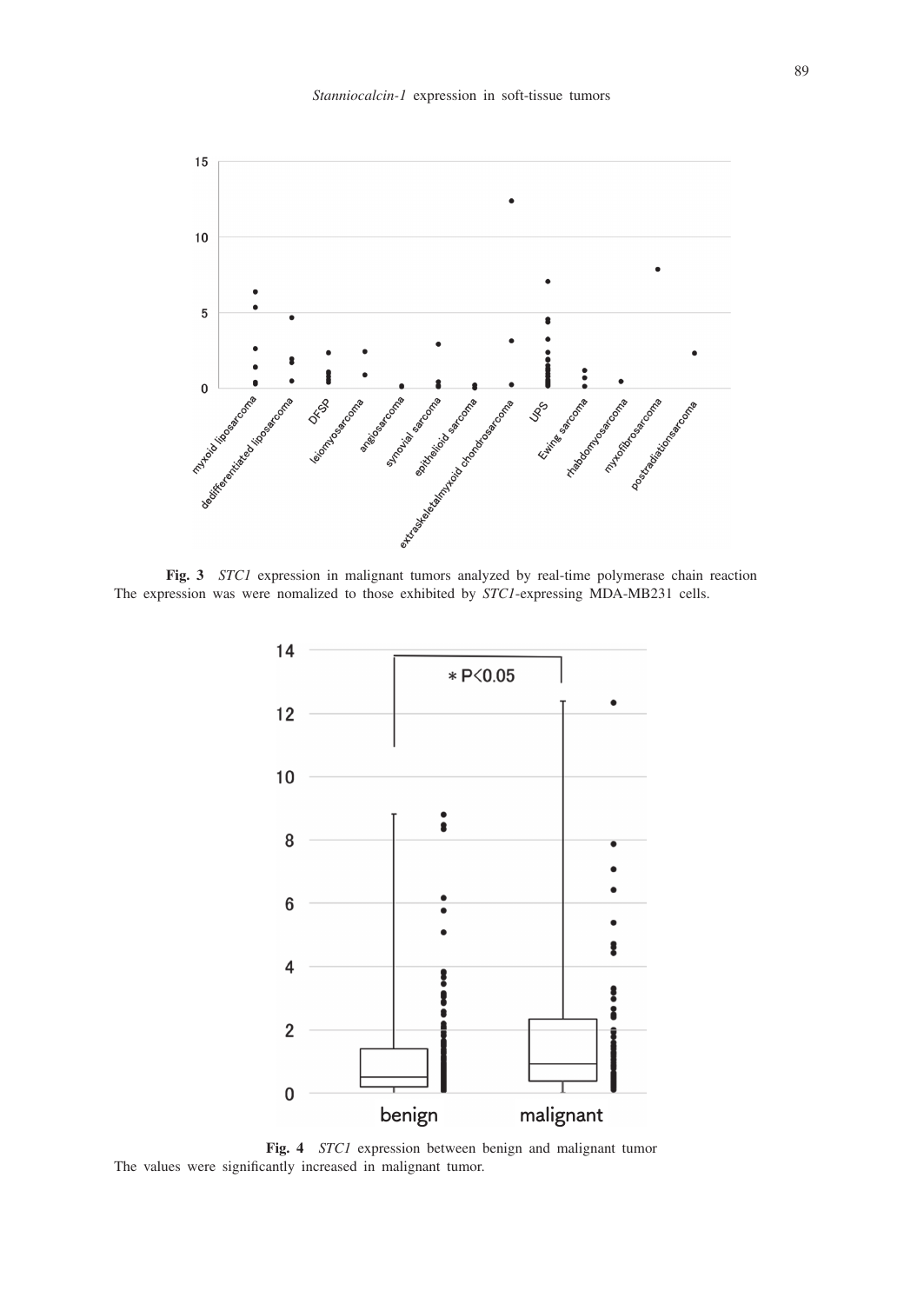#### Tetsuro Yamagishi et al



**Fig. 5** *STC1* expression in adipocytic tumors

The weak correlation was observed between increasing *STC1* expression levels and advancing grades of adipocytic tumors.

The *STC1* expression levels exhibited by adipocytic tumors was next assessed, to ascertain whether they correlated with any particular histological type and/or tumor grade. The results of this analysis showed that the median *STC1* expression levels in lipoma, ALT/WDL, myxoid liposarcoma, and dedifferentiated liposarcoma tumor specimens were 0.36, 0.81, 1.41, and 1.82 respectively. These data generated a Spearman's rank correlation coefficient of 0.342, indicative of a weak correlation between increasing *STC1* expression levels and advancing grades of adipocytic tumors (Fig. 5).

# DISCUSSION

*STC1* has been shown to be produced by various cancer cell lines, such as breast, ovarian, and colorectal cancer3,7,8; however, to date no reports have investigated *STC1* expression levels in soft-tissue tumors. A previous study bu Jellinek et al did investigate *STC1* expression in HT1080 cells, and showed it to be high, consistent with the results of the present study, which showed HT1080 STC1 expression levels to be the highest of all the analyzed cell lines, and five times higher than those exhibited by the MDA-MB-231 cells.<sup>9</sup> (*STC1* mRNA was also found to be expressed by the NDDLS1, 402–92 and NMS-2 cells).

Among the analyzed clinical specimen types, *STC1* expressions was found to be highest in two cases of hemangioma; however, high *STC1* levels were not associated with any specific histological type overall. Notablly, Law et al previously showed that *STC1* mediates the angiogenic capacity of human umbilical vascular endothelial cells, $10$  and furthermore, that it promotes tumor angiogenesis in gastric cancer via vascular endothelial groth factor aignaling.11 In contrast, the present study identified only low levels of *STC1* expression in the analyzed angiosarcoma tissue.

The results of the present study did show that *STC1* expression was significantly increased in the analyzed malignant compared to benign tumors. This is consistent with the results of a previous study by Han et al, which reported the invasiveness of breast cancer cells expressing high levels of *STC1* to be significanctly increased, and to be associated with high levels of JNK/c-Jun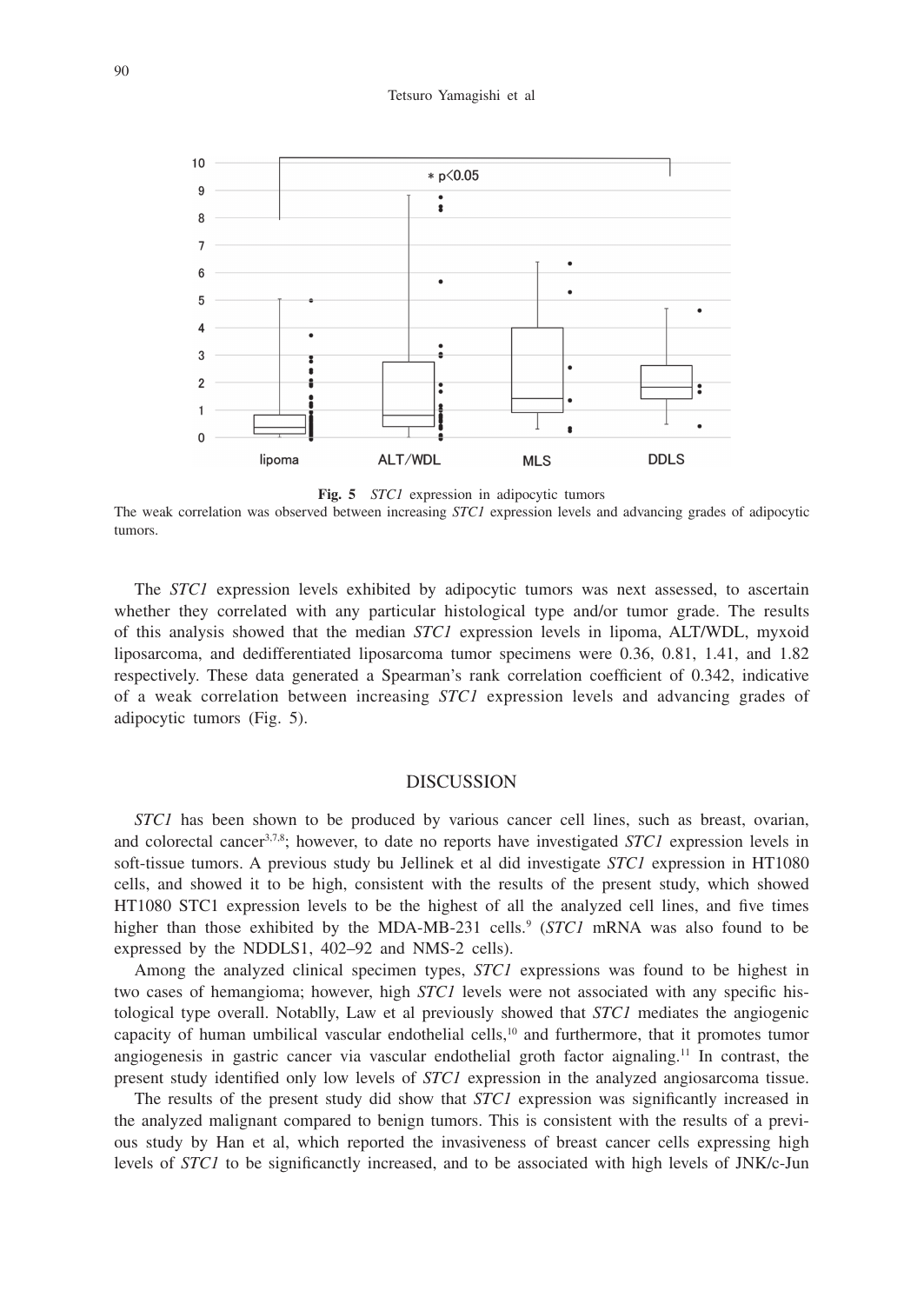signaling.12 The significant difference in *STC1* expression between malignant and benign tumors was further supported in the present study by the fact that among the analyzed adipocytic tumors, *STC1* expression in dedifferentiated liposarcoma, and lowest in lipoma-derived tissue. These results suggest that adipocytic tumors express increasing levels of *STC1* mRNA as they become histologicall more advanced, and support a correlation between the malignancy grade and *STC1* expression in adipocytic tumors. Serlachius has reported that *STC1* is strongly upregulated during terminal adipocite maturarion and increases resistance to apoptosis of mature fat cells.13 In this study, *STC1* was expressed higher in myxoid liposarcoma and dedifferentiated liposarcoma than other malignant tumors. This indicates that *STC1* may involved in the oncogenesis of adipocytic tumor and contribute to the surval of the tumors. Thus, theresults of the present study provide

the first insights into *STC1* expression in soft-tissue tumors. Further studies with larger cohorts are needed to confirm the presented results, and to elucidate the mechanisms underlying the demonstrated correlation between *STC1* expression and adipocytic tumor malignancy.

The limitaion of this study is that *STC1* protein is not detected by immunohistochemistry. We tryed the immunohistochemistry, but *STC1*-positive cells were not observed even in the specimens of positive *STC-1* mRNA cases.

# ACKNOWLEDGEMENTS

We wish to thank Dr. Tetsuo Hotta, Division of Orthopedic Surgery, Niigata University, for advice on experimental design and useful discussions.

# CONFLICT OF INTEREST

None of the authors has conflict fo interest with this submission. No financial support was received.

# **REFERENCES**

- 1) Yoshiko Y, Son A, Maeda S, et al. Evidence for stanniocalcin gene expression in mammalian bone. *Endocrinology*. 1999;140:1869–1874.
- 2) Yeung BH, Law AY, Wong CK. Evolution and roles of stanniocalcin. *Mol Cell Endocrinol*. 2012;349:272– 280.
- 3) Joensuu K, Heikkila P, Andersson LC. Tumor dormancy: elevated expression of stanniocalcins in late relapsing breast cancer. *Cancer Lett*. 2008;265:76–83.
- 4) Wascher RA, Huynh KT, Giuliano AE, et al. Stanniocalcin-1: a novel molecular blood and bone marrow marker for human breast cancer. *Clin Cancer Res*. 2003;9:1427–1435.
- 5) Fletcher CDM, Bridge JA, Hogendoorn PCW, Mertens F. *WHO Classification of Tumours of Soft Tissue and Bone*. 4th ed. Lyon, France: World Health Organization; 2013.
- 6) Chang AC, Doherty J, Huschtscha LI, et al. STC1 expression is associated with tumor growth and metastasis in breast cancer. *Clin Exp Metastasis*. 2015;32:15–27.
- 7) Fujiwara Y, Sugita Y, Nakamori S, et al. Assessment of Stanniocalcin-1 mRNA as a molecular marker for micrometastases of various human cancers. *Int J Oncol*. 2000;16:799–804.
- 8) Tamura S, Oshima T, Yoshihara K, et al. Clinical significance of STC1 gene expression in patients with colorectal cancer. *Anticancer Research*. 2011;31:325–329.
- 9) Jellinek DA, Chang AC, Larsen MR, Wang X, Robinson PJ, Reddel RR. Stanniocalcin 1 and 2 are secreted as phosphoproteins from human fibrosarcoma cells. *Biochem J*. 2000;350(Pt 2):453–461.
- 10) Law AY, Wong CK. Stanniocalcin-1 and -2 promote angiogenic sprouting in HUVECs via VEGF/VEGFR2 and angiopoietin signaling pathways. *Mol Cell Endocrinol*. 2013;374:73–81.